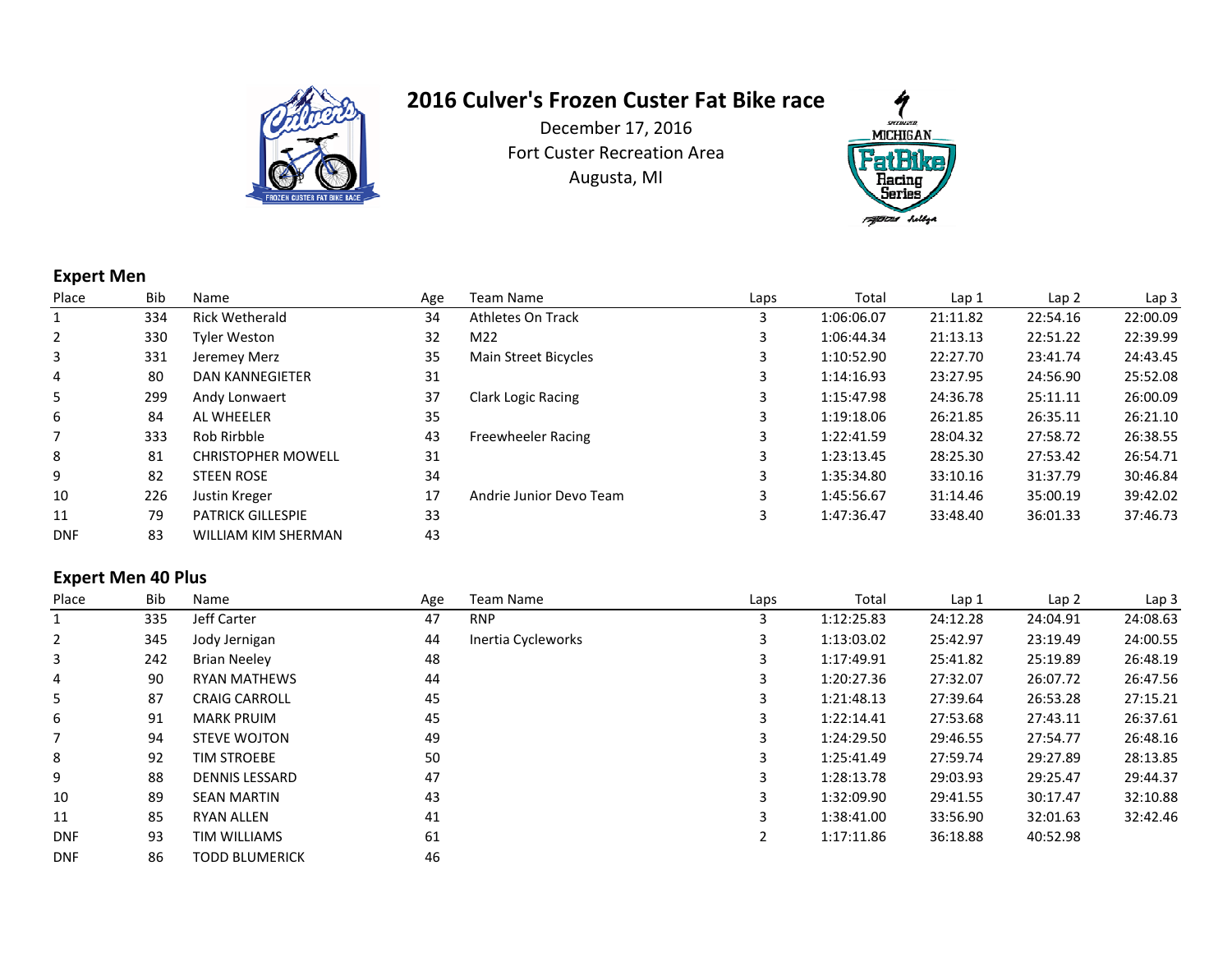

December 17, 2016 Fort Custer Recreation AreaAugusta, MI



#### **Expert Women**

| Place      | Bib | Name                   | Age | Team Name          | Laps | Total      | Lap 1    | Lap 2    | Lap 3    |
|------------|-----|------------------------|-----|--------------------|------|------------|----------|----------|----------|
|            | 336 | Summer Olmstead        |     | Freewheeler Racing |      | 1:56:55.48 | 39:38.87 | 40:54.04 | 36:22.56 |
| <b>DNF</b> | 332 | Maddy Frank            | τp  |                    |      |            |          |          |          |
| <b>DNF</b> | 95  | WENDY ZAMZOW-BLUMERICK | 43  |                    |      |            |          |          |          |

### **Open Men**

| Place      | <b>Bib</b> | Name                    | Age | <b>Team Name</b>                          | Laps | Total      | Lap 1      | Lap 2    |  |
|------------|------------|-------------------------|-----|-------------------------------------------|------|------------|------------|----------|--|
|            | 136        | <b>JON WALTERS</b>      | 32  |                                           |      | 54:17.98   | 26:18.12   | 27:59.86 |  |
| 2          | 96         | <b>ALBIE BANNER</b>     | 42  |                                           |      | 54:53.41   | 25:09.77   | 29:43.63 |  |
| 3          | 97         | <b>PAUL BONAR</b>       | 32  |                                           |      | 56:03.36   | 24:40.49   | 31:22.86 |  |
| 4          | 130        | LUKE HUBBARD            | 22  |                                           |      | 56:53.28   | 26:11.54   | 30:41.73 |  |
| 5          | 135        | NICHOLAS TRAVIS         | 36  |                                           |      | 56:56.20   | 26:16.09   | 30:40.11 |  |
| 6          | 247        | Jay Bridgeman           | 42  | Custer Cyclery/Territorial Brewing        |      | 1:01:53.85 | 27:04.99   | 34:48.86 |  |
|            | 131        | <b>CHRIS MCCLEAD</b>    | 37  |                                           |      | 1:05:37.27 | 33:59.91   | 31:37.35 |  |
| 8          | 249        | Greg Foster             | 37  | <b>Custer Cyclery/Territorial Brewing</b> |      | 1:11:01.64 | 32:59.64   | 38:01.99 |  |
| 9          | 245        | Chad Dreuth             | 35  |                                           |      | 1:15:46.43 | 34:12.06   | 41:34.37 |  |
| 10         | 132        | <b>RALF MIELKE</b>      | 41  |                                           |      | 1:25:59.67 | 40:48.42   | 45:11.24 |  |
| 11         | 133        | <b>BEN MORRIS</b>       | 33  |                                           |      | 1:28:25.68 | 50:08.95   | 38:16.72 |  |
| 12         | 134        | <b>MARK POLDERMAN</b>   | 45  |                                           |      | 1:49:03.62 | 55:38.33   | 53:25.28 |  |
| <b>DNF</b> | 98         | <b>CARL DEAMICIS</b>    | 61  |                                           |      | 1:33:44.30 | 1:33:44.30 |          |  |
| <b>DNF</b> | 99         | <b>MATHEW HILLSBURG</b> | 27  |                                           |      |            |            |          |  |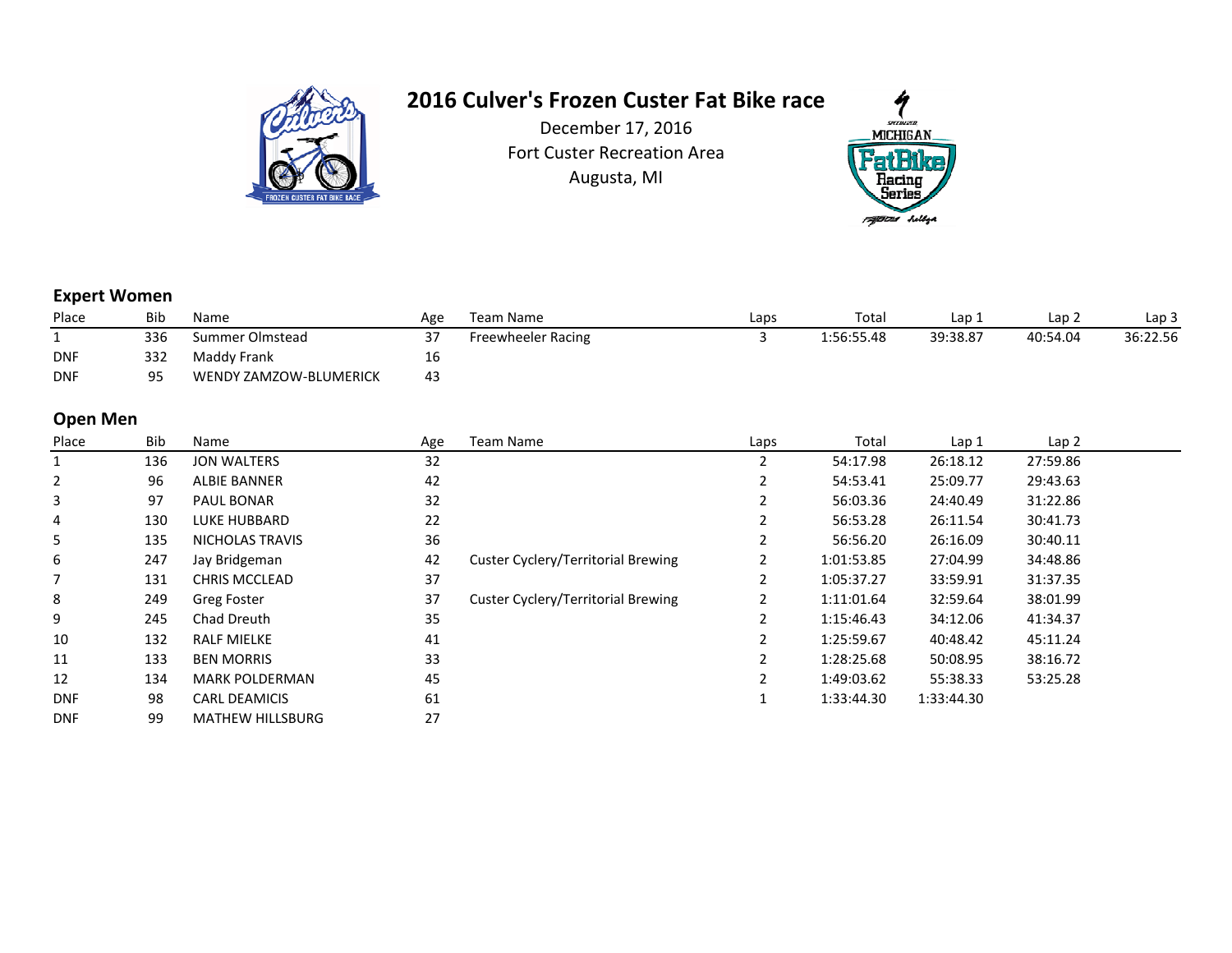

December 17, 2016 Fort Custer Recreation AreaAugusta, MI



### **Jr 17 and Under**

| Place      | Bib | Name                   | Age       | Team Name | Laps | Total      | Lap 1    | Lap 2    |
|------------|-----|------------------------|-----------|-----------|------|------------|----------|----------|
|            | 137 | <b>IVAN STRETTEN V</b> | . .<br>16 |           |      | 1:15:02.38 | 36:58.89 | 38:03.49 |
| _          | 138 | <b>EVAN WILT</b>       | --        |           |      | 1:33:26.71 | 46:05.15 | 47:21.56 |
| <b>DNF</b> | 244 | Luke Leslie            | ᅩ         |           |      | 43:56.79   | 43:56.79 |          |

### **Masters 45 Plus**

| Place      | Bib | Name                    | Age | Team Name                          | Laps | Total      | Lap 1    | Lap <sub>2</sub> |  |
|------------|-----|-------------------------|-----|------------------------------------|------|------------|----------|------------------|--|
| 1          | 294 | Tom Stoner              | 45  | <b>KTM Midwest Racing</b>          |      | 50:59.45   | 23:19.94 | 27:39.50         |  |
| 2          | 199 | TONY SOUTH              | 55  |                                    |      | 58:36.84   | 28:47.77 | 29:49.07         |  |
| 3          | 229 | Kurt Bortels            | 50  | Racing Greyhounds                  |      | 1:00:00.19 | 28:09.02 | 31:51.16         |  |
| 4          | 243 | Jim Browne              | 47  | <b>Team Remax</b>                  |      | 1:01:27.64 | 30:33.44 | 30:54.19         |  |
| 5          | 296 | Kevin Camp              | 49  | Custer Cyclery/Territorial Brewing |      | 1:06:28.96 | 30:22.05 | 36:06.90         |  |
| 6          | 246 | David Coben             | 56  | WSI Team                           |      | 1:07:16.60 | 31:42.55 | 35:34.05         |  |
|            | 208 | <b>IVAN STRETTEN IV</b> | 47  |                                    |      | 1:15:33.27 | 36:53.68 | 38:39.58         |  |
| 8          | 139 | <b>KURT BARES</b>       | 49  |                                    |      | 1:22:18.33 | 36:00.64 | 46:17.68         |  |
| 9          | 198 | <b>DOUG MARTIN</b>      | 47  |                                    |      | 1:25:40.50 | 39:14.44 | 46:26.06         |  |
| 10         | 295 | Michael Miller          | 99  |                                    |      | 1:30:25.74 | 40:32.31 | 49:53.43         |  |
| 11         | 145 | <b>BRIAN DYLHOFF</b>    | 60  |                                    |      | 1:32:26.47 | 37:40.80 | 54:45.66         |  |
| 12         | 147 | FRED JERNIGAN           | 62  |                                    |      | 1:37:37.64 | 43:24.10 | 54:13.53         |  |
| 13         | 297 | Jason Wheeler           | 45  |                                    |      | 1:39:16.28 | 45:48.96 | 53:27.32         |  |
| 14         | 227 | Charlie Brockway        | 68  |                                    |      | 2:05:35.55 | 57:49.50 | 1:07:46.04       |  |
| <b>DNF</b> | 209 | PAUL THURMOND           | 51  |                                    |      | 37:51.83   | 37:51.83 |                  |  |
| <b>DNF</b> | 228 | Mark Carl               | 63  |                                    |      | 52:14.86   | 52:14.86 |                  |  |
| <b>DNF</b> | 146 | DEAN HUBBARD            | 49  |                                    |      |            |          |                  |  |
| <b>DNF</b> | 148 | <b>MATT LUECK</b>       | 49  |                                    |      |            |          |                  |  |
|            |     |                         |     |                                    |      |            |          |                  |  |